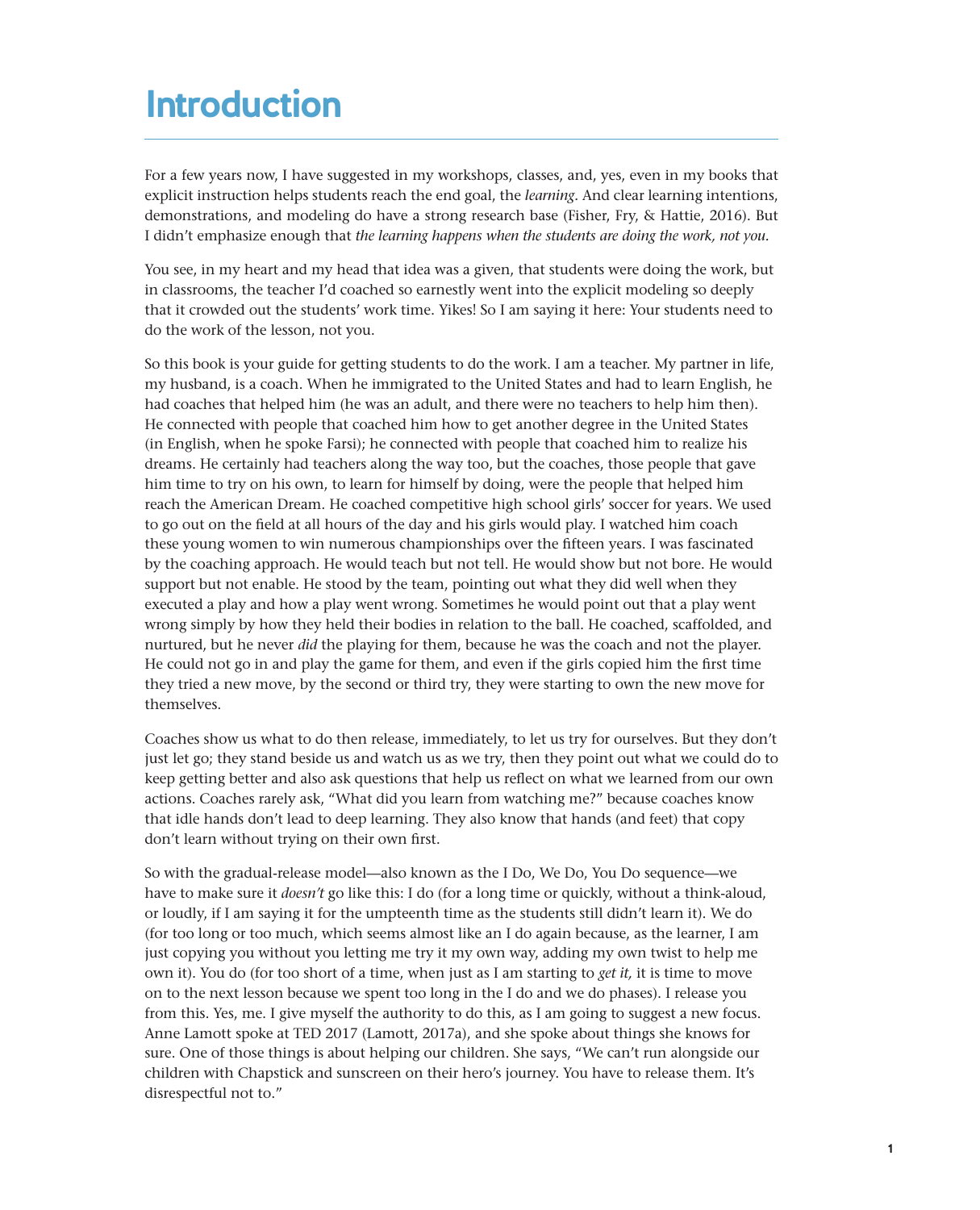So if we think about this and our teaching, we have to stop running alongside with scaffolds that hurt and don't help. We have to release to independence. We have to release sooner in the lessons we teach. Anne Lamott goes on to say, " Our help is usually not very helpful. Our help is often toxic, and help is the sunny side of control." [Lamott, 2017a) Let's focus on not being toxic. Let's focus on not disguising our *control needs* in lessons and tasks and other classroom endeavors as *help.* We need a new focus.

The new focus is I do, you do (with me standing beside you coaching you), or I suggest, we do (quickly, just until you get it so we can move to you trying it yourself) and then you do.

Let's get started helping you ensure your students do the doing, not you. You work too hard as it is!

#### Tasks and Coherence: What Research Has to Say

The place I love to be most second to my classroom is *in someone else's* classroom learning. (Well, it is probably third best because my favorite place to be is home, and then in my classroom!) I love to learn as much as I take joy in helping others learn. In 2012, I had the opportunity to learn a lot about school coherence and tasks. At the university, I was part of a two-year professional learning opportunity called Building Coherence in Instructional Improvement (BCII), which was led by Richard Elmore, Michelle Foreman, and Leisy Stosich from Harvard. It was a powerful learning setting for me, as the Harvard team would fly to Fresno, California, to work with a coaching team and then with a school district. For me, it was a jump-up-anddown thrilling opportunity, as I had followed the work of Elmore for many years, and now I was working with Elmore and his team at my very own university.

In this project, I learned about how to help schools prepare for instructional improvement by considering the leadership practices of a school, examining the whole school improvement efforts and organizational processes, looking at the team processes and beliefs, and teaching for student learning. For me, the most powerful part of this the professional study was on helping teachers experiment with new ways of interacting with content and with students. Elmore, Foreman, and Stosich guided me and my colleagues to consider how to raise the level of academic tasks in order to do things: to make a difference with the connection of teachers with students and to make a stronger connection between students and the academic tasks. During this focus on coherence, we revisited the idea of tasks as defined by Elizabeth City: Academic tasks are what the students are actually doing during instruction, not what we hypothesize that they are doing. The more aligned our academic tasks are to high-quality implementation, the more students will learn (City, Elmore, Fiarman, & Teitel, 2009).

So it began. Tasks. In the work with Harvard, Elmore, Foreman, and Stosich, my team looked at the tasks students were completing in the classroom and helped teachers have conversations about the tasks they were assigning. All this consideration of tasks and how tasks lead to learning springboarded me to a great big idea: I would conduct my own research with students and find out what they thought about the reading and writing tasks they were doing in classrooms. So I launched into a large research project where I surveyed nearly seven hundred students about literacy tasks and interviewed thirty students about their thinking about reading and writing tasks in the classroom. The findings include the following: Tasks can be good and can be bad. Tasks can be mundane and tasks can be engaging. Tasks that are purposeful, appropriately scaffolded, and at the students' readiness level lead to student excitement, engagement, and most importantly, learning. I also learned that statistically significant numbers of students want to be involved in engaging tasks that give them ownership of their learning. I call these types of tasks *engagements*. I learned that statistically significant number of students in the study were read to or completed worksheets on reading but *did not* read in class and *did*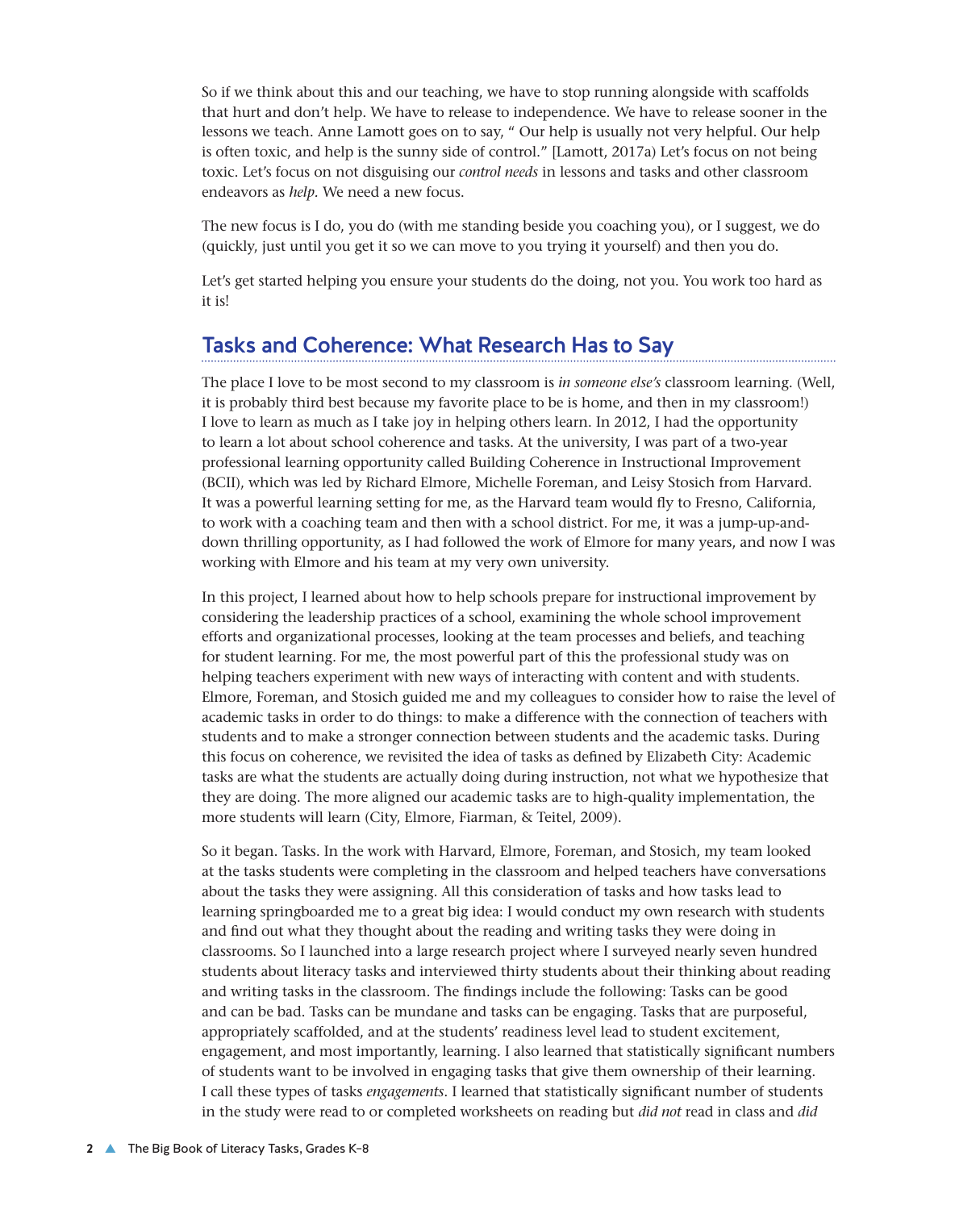*not* want or *like to* read outside of class. Also, a statistically significant number of students did not use the most commonly taught reading comprehension strategies in or outside of class, and they wanted their teachers to teach them how, in essence to help them be able to do things on their own. In interviews, students told me about what kind of instruction they wanted to be part of. The students said they wanted teachers that believed that they were worthy of the work, to help them do the work on their own and to see them as people and as capable and to believe in them. When we focus on academic tasks where students are doing the doing, we squarely put student ownership of learning first.

## Academic Tasks: Reclaiming Them as Engaging Actions Students Do

Cluttered curriculums can bog us down and make it hard to teach in the ways that we want focused, purposeful, and productive. Having too much to do each day with students puts you in a race with yourself and your own skills to get it all done. Did you cover the standards today? Did you assign all workbook pages aligned to the books your students read? Did you correct all of the work produced by students at workstations? Did you read all their journal entries? We can get buried by the jobs we are giving students and not realize that we are wasting the most valuable resource available to us: time.

This book is about coaching students to learn for themselves. We do this day by day, hour by hour, as we instruct and interact with our students. The seventy-five tasks in the book are, in essence, what gets done on the journey of each school year and the longer journey of being a third grader reading *Junie B. Jones* and arduously writing a few sentences to being a literate adult whose life is enriched by her literacy.

My editor and I joke that I am hijacking the word task and redefining it for a new generation of teachers, getting rid of its heavy connotations of drudgery or teacher-directed, teacherpleasing mindsets. Because the thing is, I think it's okay for teachers to give a task; that doesn't have to mean the student doesn't get enough choice or voice. I am talking about purposeful engagements—academic moves that carry your students away with their work in a way that they forget that they are working. I am talking about tasks that are wings to independence because they exercise the big and small skills and strategies that add up to a learner being able to tackle the major endeavors of literacy in every discipline. Some of the tasks in the book have the glamour and depth of a major endeavor (say, comparing two novels; designing an experiment that compares the drinking water in two adjacent but economically different towns), but many are the more workaday literacy pursuits that we all need to do the grander stuff. Here is a sampling:

*Identifying patterns in text Collecting research and organizing research notes Note taking in jots on complex text Compare/contrast Write an explanation*

So you see, in defining tasks, I've got a kind of high/low thing going—I want us to consider the quality of them, and I want to use tasks with the greatest degree of student choice and ownership possible (that's the "high), but I also want to say with unabashed conviction that there are some times and some tasks that the whole class will do because they need practice with a particular skill. It augments the authentic unit of study but isn't necessarily fully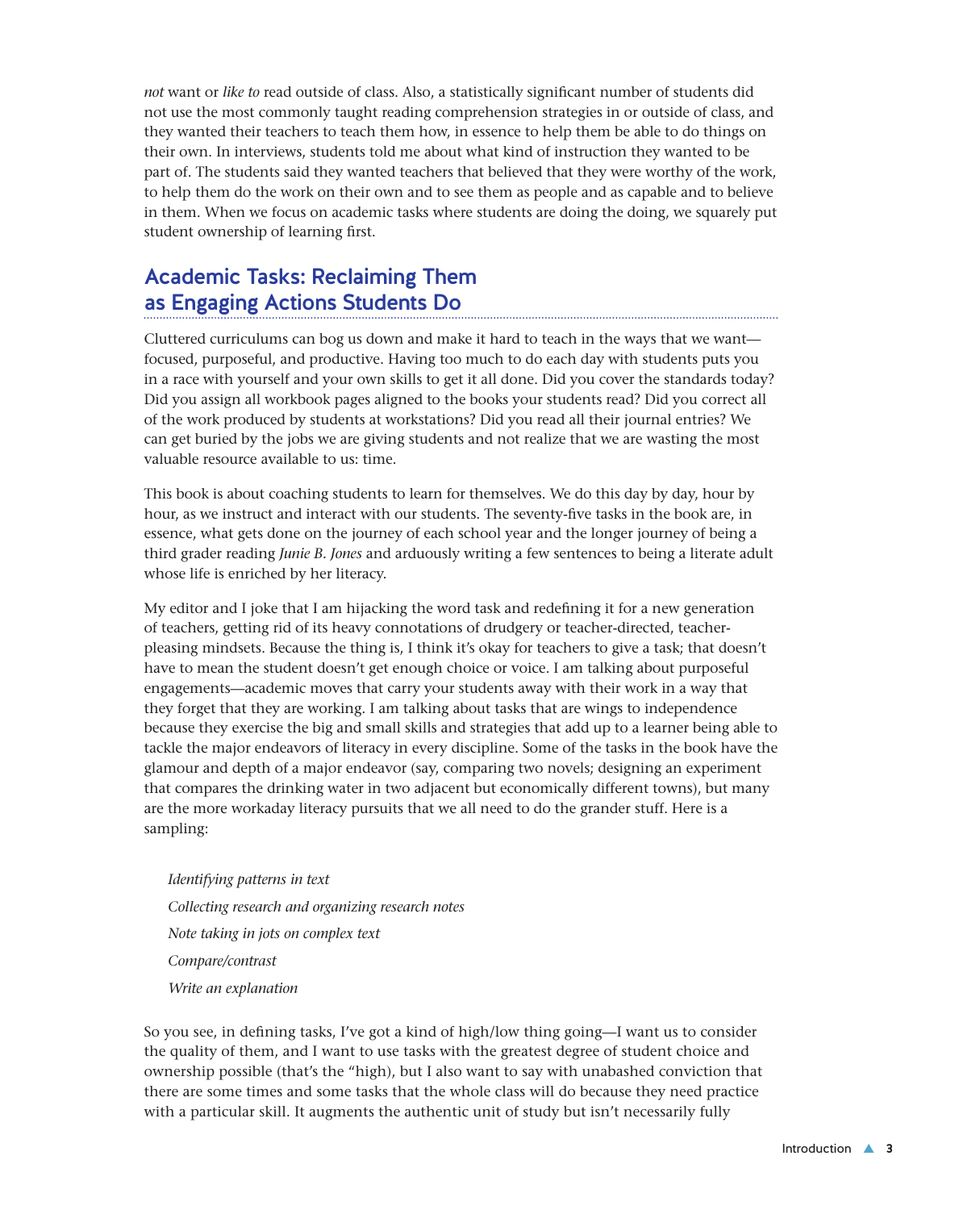embedded in it. It's OK because the task is engaging, differentiated for the students, and leads to learning rather than busywork.

#### Active Tasks—Not Passive Tasks

A good task inspires creativity and passion; at the very least, it will spark some interest and get the neurons in the brain firing, getting ready to learn. A good task once learned is then something a student can choose to do, when it seems natural to him. For example, on page 116 there is a task "Responding to Literature With Some Kick in It." Once I have introduced the task and students have practiced it and explored it, it's up to them how they do it and how often. It would become a bad task if it were something they were compelled to do every day. A bad task dulls the senses, diminishes thinking, and decreases student passion to learn.

Engaging tasks sit at the center of the classroom dynamics and day-to-day routines. Tasks also create the glue that connects teacher and students. This is because, when the teacher works with students on learning, he is usually working on getting students to do something (a task) in order to get them to open up to new information, then practice doing something with that information (another task), so they can own the information or skill for themselves (an engagement). Engagements and tasks are the glue holding together the classroom community.

There are three premises to designing great tasks. The first premise to designing great tasks for your students is that the students should be "doing the doing." The second premise is that students learn by doing. The third premise is that effort pays off. You won't be nurturing strong, independent learners in a classroom that fosters passivity. You *will* be nurturing strong, independent learners in a classroom that fosters independence! Some tasks we assign to students reinforce passive interactions: prepare, listen, watch, talk when called, and copy down what she writes on the board. There are differences between active and passive tasks; these differences focus on the type of activities students are doing. The *tasks* students are engaged in. Let's take a look at the following table.

| A Comparison of Task Types                                           |                                                                                                  |
|----------------------------------------------------------------------|--------------------------------------------------------------------------------------------------|
| <b>Independence Fostering Tasks</b>                                  | <b>Passivity Fostering Tasks</b>                                                                 |
| Students think about the previous night's<br>homework.               | Students prepare their notebooks to take notes.                                                  |
| Students talk about their reflections.                               | Students sit quietly while waiting for the teacher to<br>start the lesson.                       |
| Students read with the teacher.                                      | Students watch the teacher read.                                                                 |
| Students read.                                                       | Students listen to the teacher read.                                                             |
| Students think about what is important in what<br>they read reading. | Student think about what is important in what the<br>teacher read.                               |
| Students write notes about what they think is<br>important.          | Teacher writes notes on the board about important<br>ideas and details; students copy the notes. |

#### **A Comparison of Task Types**